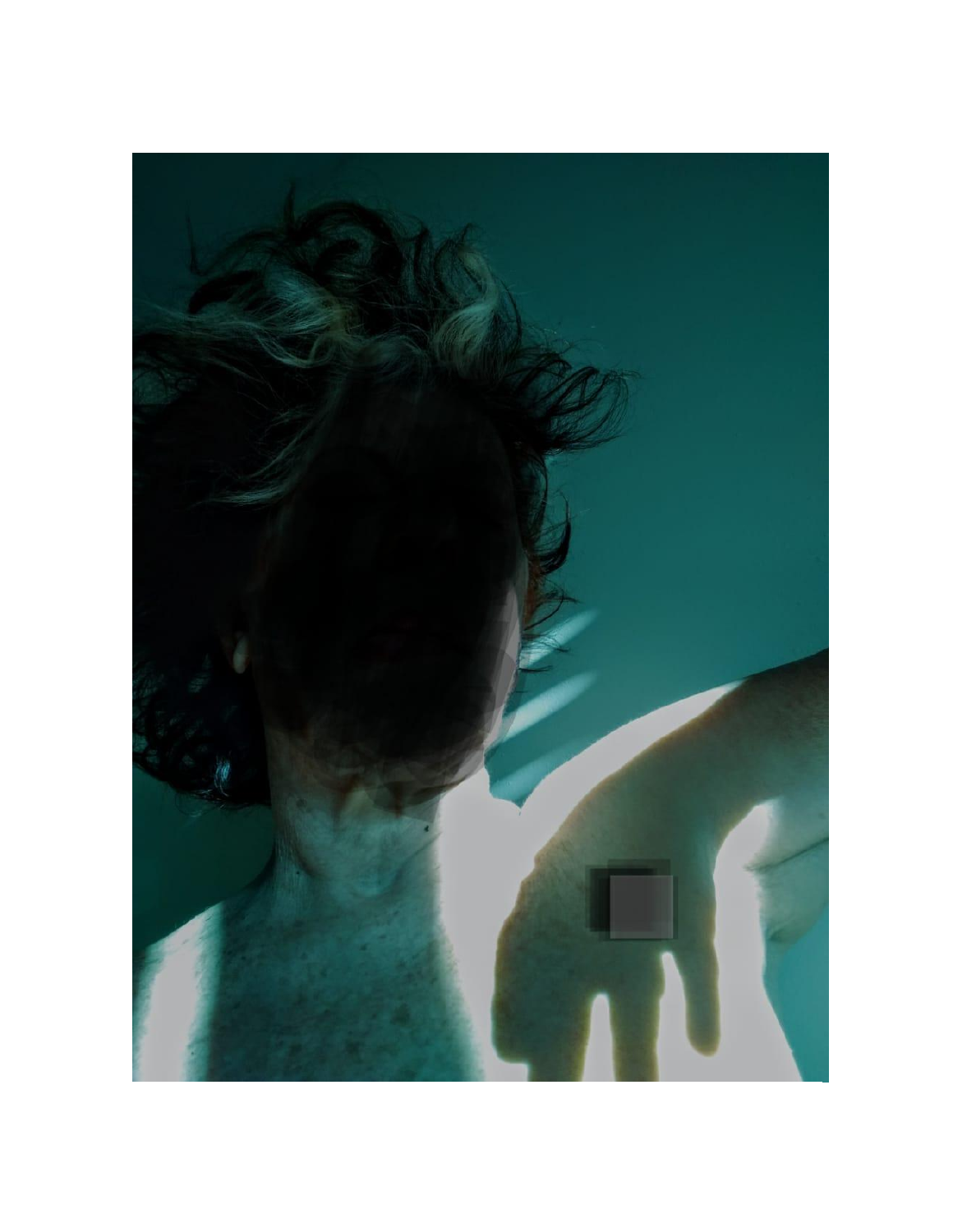## **lleana Hochmann –** *Vestido de Luz*

*"Antes de la caída, ellos, aun sin estar cubiertos por vestido humano alguno, no estaban desnudos: estaban cubiertos por un vestido de gracia que se adhería a ellos como un hábito glorioso (en la versión hebrea de esta exégesis que encontramos, por ejemplo, en el* Zohar, *se habla de un "vestido de luz"* **Giorgio Agamben***,* Desnudez, (2014)

Y un día las puertas de las casas se cerraron sobre sus habitantes. El mundo cambió de un momento a otro y nos obligó a reflexionar, indefectiblemente, sobre nuestra existencia. El tiempo del afuera quedó suspendido y el tiempo del adentro cobró protagonismo. Adentro. Círculos concéntricos intramuros, la mirada que se vuelve en reversa sobre el entorno, sobre el ser humano en que cada uno devino; el lado B es ahora todo lo que hay. El "adentro", tantas veces mencionado banalmente como un concepto que habla de las esencias, lugar donde radica la importancia del todo en todos los sentidos, ese "adentro" invisible a los ojos que tan bien supo graficar *El Principito*, es ahora puesto a prueba día tras día en un aquí y ahora que se hace consciente cuando es un deber y una necesidad social, resguardarse del afuera hostil: una pandemia azota el planeta tierra y nos sorprende a todos como estábamos parados hasta entonces, para bien y para mal, con nuestras maravillas y nuestras miserias.

El lugar del artista es particular; siempre se espera de parte suya una respuesta creativa ante las circunstancias de la vida, una relectura de la realidad en cierta clave extraordinaria, reflexiva, superadora, especialmente en momentos de adversidad. Este incipiente trabajo de Ileana Hochmann asume este presente desbordado de incertidumbre, sumergiendo su mirada de manera introspectiva sobre sí misma poniendo el acento en el cuerpo, en ese lugar que habita y habitará de por vida. La artista observa cómo cambia y lo registra en esta serie de desnudos donde busca reconocerse en ese cambio, en cada huella del pasado como recordatorio y fundamento del hoy. La desnudez prevalece, su ojo avizor se transforma en un juez amoroso que con elegancia, sutileza y ternura, capta decenas de autorretratos fotográficos que dejan al descubierto con cada toma, su afecto, respeto y cariñosa tolerancia por ese lugar de residencia permanente, más allá de cualquier confinamiento impuesto por los motivos que sean. Con la irreverencia carioca como estandarte, Ileana se permite seducir y seducirse haciéndose cargo del paso del tiempo, abrazándose en cada imagen de su cuerpo frente a un espejo o detrás del cristal transparente que refleja las sombras y las luces, mostrando que cada desnudo es portador de una suerte de "vestido de luz"-al decir de Giorgio Agamben en su exegesis del *Génesis*- que todo lo engalana. Fotos tomadas con la espontaneidad de aquello que acontece y no se piensa, aquello que se registra con la precariedad de lo que se tiene a mano –un celular en este caso- y se lo enfatiza, se lo destaca, donde la dificultad técnica es parte de la estética de la obra que nace a partir de aquello disponible, sin más.

Ileana revela un cuerpo dentro del cuerpo. Una toma es particularmente interesante: el eco de su imagen actual se refleja en la pantalla del televisor apagado y dialoga con otro autorretrato -en este caso de 1963, un tríptico de dibujos- que cuelga de su pared, poniendo en evidencia la inclemencia del tiempo, que esta mujer de 75 años asimila con hidalguía, decidiendo hacer lo que quiere hacer sin pedir permiso, mostrándose como se percibe y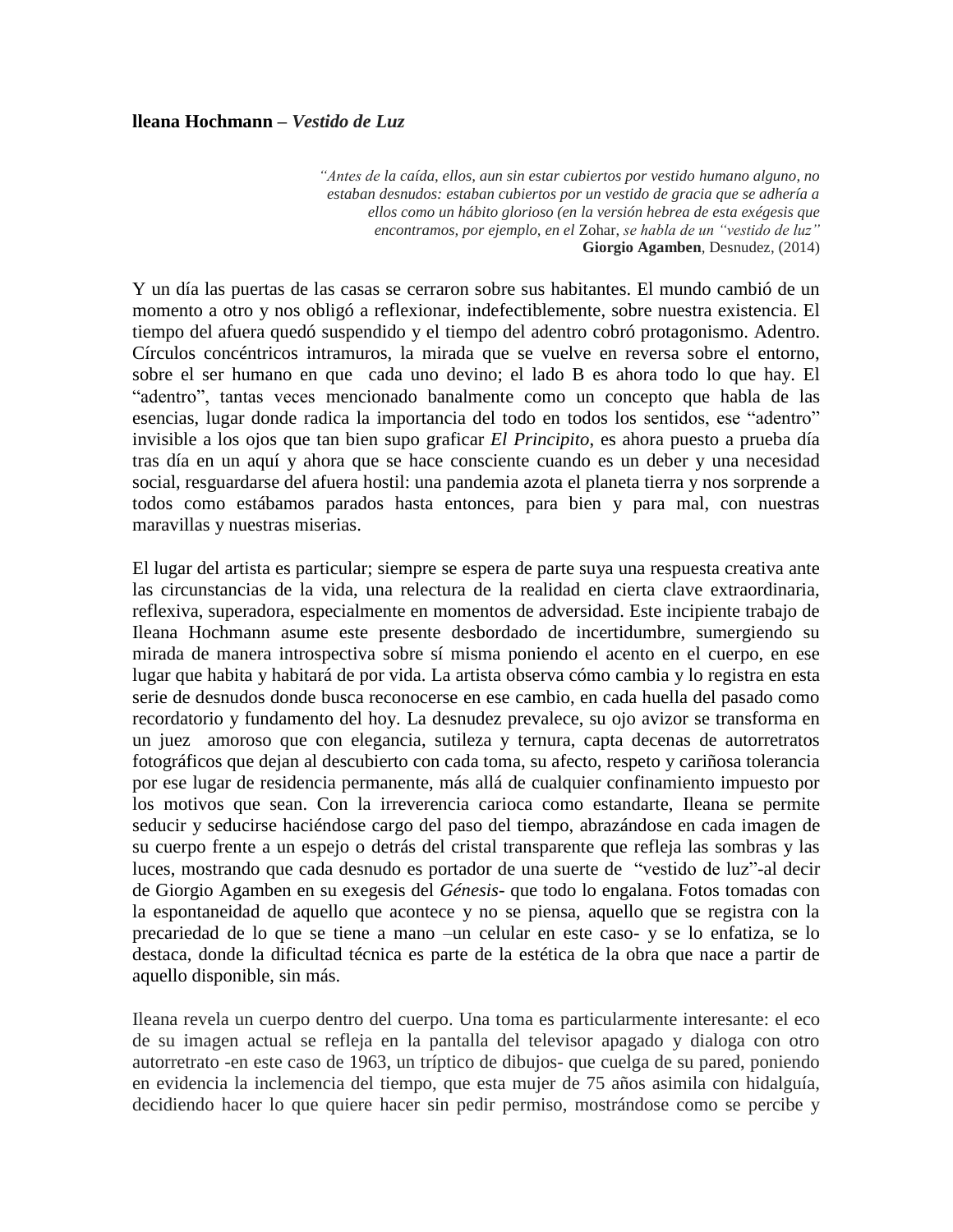descubriendo la belleza en su vejez en el perfume de su piel. Un perfume con alma, corazón y mente femenina, un perfume que da las notas del aroma de su identidad y que la dota de vestiduras bañándola en luces y sombras misteriosas, provocando el deseo quizás pero sin duda siendo ella misma un sujeto capaz de desear. E Ileana desea, y mucho. Un pase de baile se dibuja en un gesto recurrente con sus brazos, con sus manos. Es aquel modismo el que nos invita a compartir la experiencia de una artista que nos convierte en testigos protagónicos de su recorrido iniciático por las fronteras de su cuerpo, descubriendo por primera vez nuevos pliegues en su piel, mientras cada tatuaje certifica un momento vivido, mientras la presencia de la voz del género se impone a los estándares de belleza patriarcales y toma, con cada fotografía, una posición de resistencia. Un "vestido de luz" que nace de la cámara, del reflejo, del sol y de la luna, de la soledad, de la alegría y de la angustia. El desnudo no es tal hasta que otro lo descubre como falto de protección, de ropas, de cubiertas que silencien la presencia contundente de la desnudez. Es allí, en ese límite del espacio de confinamiento perpetuo que es el cuerpo, sobre el que Ileana Hochmann ejerce una lectura íntima, profunda, descarada, soberbia pero por sobre todo, absolutamente honesta.

Lic. María Carolina Baulo, Mayo 2020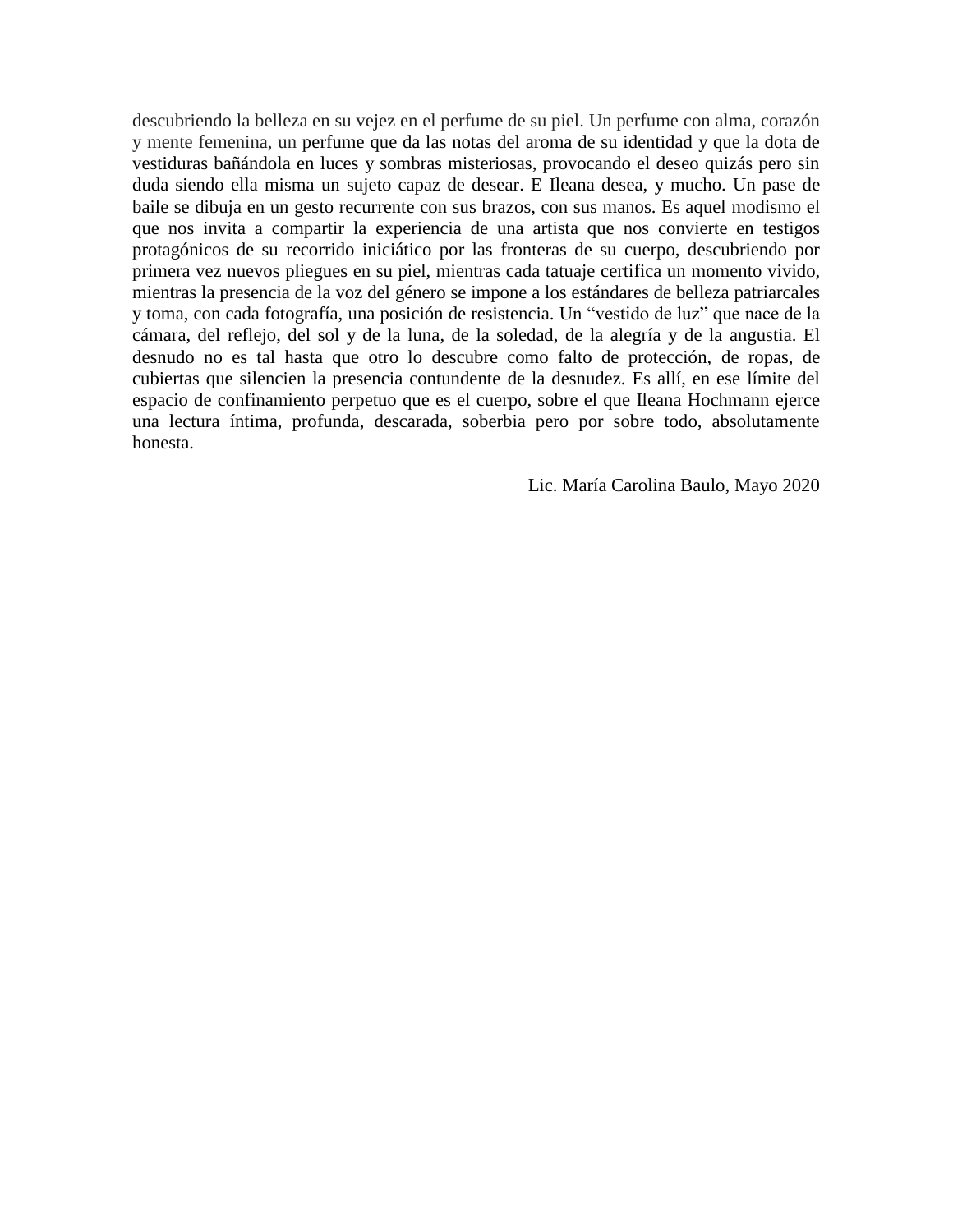## **lleana Hochmann –** *Dress of Light*

*"Before the fall, they, even without being covered by any human garment, were not naked: they were covered by a garment of grace that adhered to them as a glorious habit (in the Hebrew version of this exegesis that we find, for example, in the Zohar, it is mentioned as "dress of light"* **Giorgio Agamben**, Nudity, (2014)

And one day the doors of the houses closed on their inhabitants. The world changed from one moment to another and forced us to reflect, inevitably, on our existence. The time outside was suspended and the time inside became protagonist. Indoors. Concentric circles within the walls, the gaze that turns in reverse on the environment, on the human being in which each one became; Side B is now all there is. The "inside", so often mentioned banally as a concept that speaks of essences, where the importance of the whole lies in every way, that "inside" invisible to the eyes that the *Little Prince* knew how to graph so well, is now put to proves day after day in a here and now that he becomes conscious when it is a duty and a social need, to protect himself from the hostile outside: a pandemic strikes planet earth and surprises us all as we were standing until then, for better and for worse, with our wonders and our miseries.

The artist's place is particular; a creative response to life circumstances, a rereading of reality in a certain extraordinary, reflective, overcoming key, especially in times of adversity is always expect from the artist. This incipient work by Ileana Hochmann assumes this present overflowing with uncertainty, submerging her gaze introspectively on herself, putting the accent on the body, in that place she inhabits and will inhabit for life. The artist observes how it changes and records it in this series of nudes where she seeks to recognize herself in that change, in each trace of the past as a reminder and foundation of today. Nudity prevails, her watchful eye becomes a loving judge who with elegance, subtlety and tenderness, captures dozens of photographic self-portraits that reveal with each shot, her affection, respect and loving tolerance for that place of permanent residence, beyond of any confinement imposed for whatever reasons. With Rio's irreverence as a banner, Ileana allows herself to seduce and be seduced, assuming the passage of time, embracing each image of her body in front of a mirror or behind the transparent glass that reflects shadows and lights, showing that each nude is a carrier of a sort of "dress of light" as Giorgio Agamben says in his exegesis of the Genesis- that adorns everything. Photos taken with the spontaneity of what happens without thinking, what is recorded with the precariousness of what is at hand - a cell phone in this case - and emphasized, highlighted, where technical difficulty is part of the aesthetics of the work that is born from what is available, without more.

Ileana reveals a body within the body. One shot is particularly interesting: the echo of her current image is reflected on the turned off television screen and it dialogues with another self-portrait - in this case from 1963, a triptych of drawings - hanging on her wall, highlighting the inclemency of time, which this 75-year-old woman assimilates with nobility, deciding to do what she wants to do without asking permission, showing herself how she perceives herself and discovering the beauty of old age in the perfume of her skin. A perfume with a feminine soul, heart and mind, a perfume that gives the notes of the scent of her identity and that endows her with garments bathing her in mysterious lights and